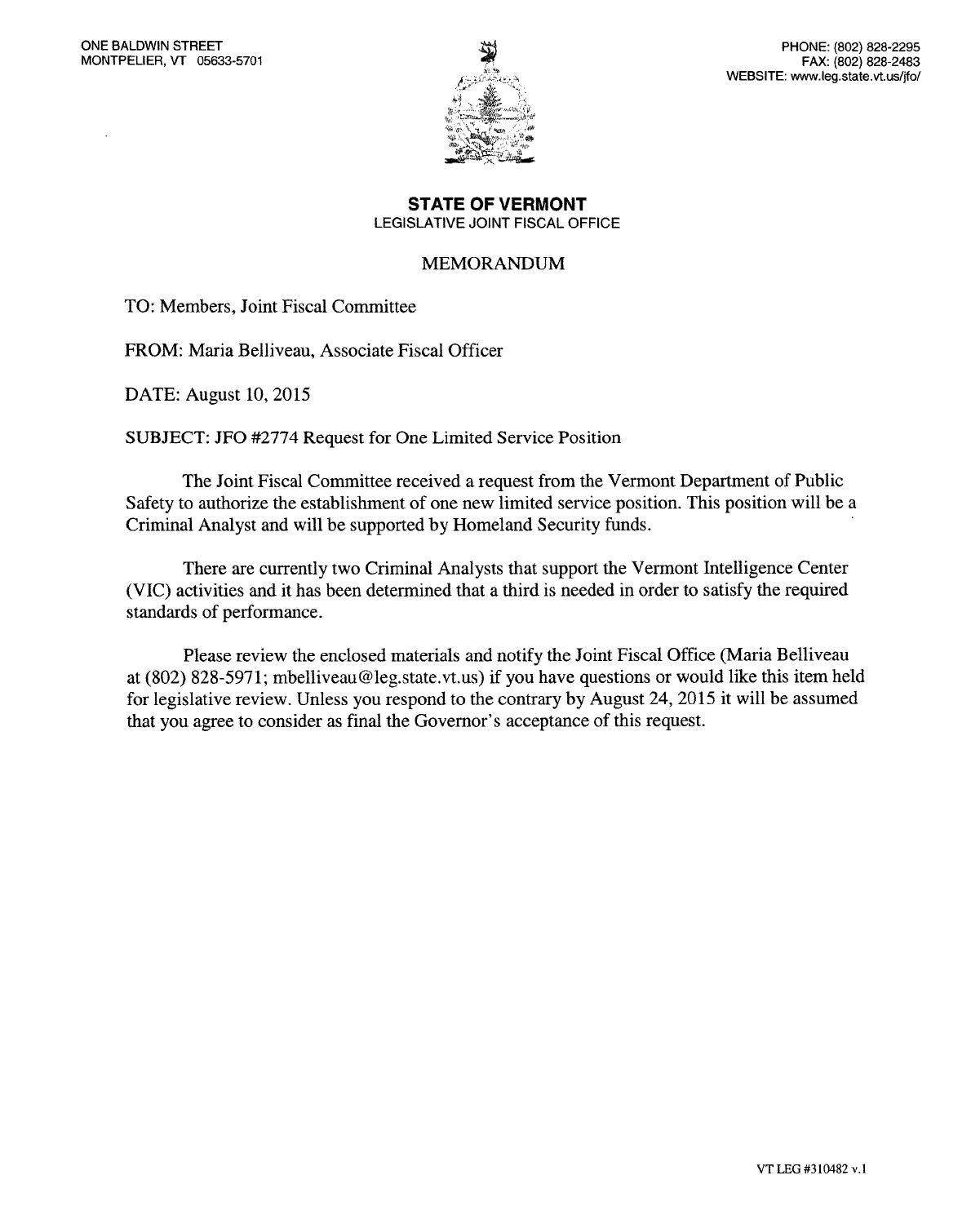

 $#2774$ 

**State of Vermont**  Department of Finance & Management 109 State Street, Pavilion Building Montpelier, VT 05620-0401

[phone] 802-828-2376<br>[fax] 802-828-2428 [fax] 802-828-2428

## **MEMORANDUM**

*Agency of Administration* 



**TO:** Justin Johnson, Secretary of Administration **THRU:** Jim Reardon, Commissioner of Finance and Management FROM: Emily Byrne, Budget Director **RE:** Limited Service Position Request from DPS for Criminal Analyst at the Vermont Intelligence **Center DATE:** 7/24/2015

Attached is a request for 1 limited service positions from DPS. This position is funded fully with federal dollars through the Homeland Security Grant Program (HSGP). The original grant was approved by JFC prior to 2006. The program currently has two analysts, the new position would assist with the increasing workload at the Vermont Intelligence Center; DPS has determined that this position is necessary to meet the performance requirements of the HSGP to maintain the current level of funding.

I recommend approval.

Jr() *1(?-1*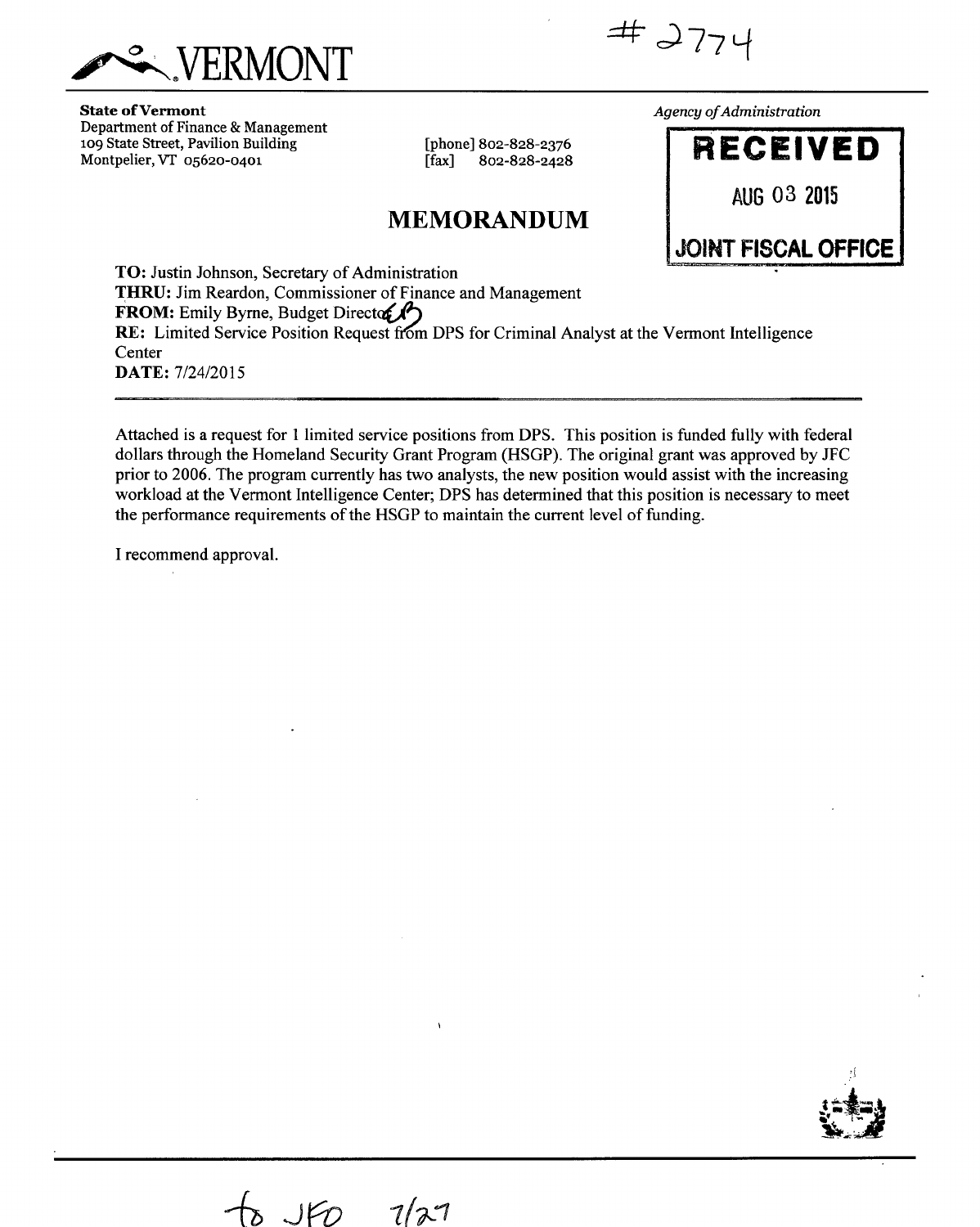#### **STATE OF VERMONT Joint Fiscal Committee Review Limited Service - Grant Funded Position Request Form**

This form is to be used by. agencies and departments when additional grant funded positions are being requested. Review and approval by the Department of Human Resources must be obtained prior toreview by the Department of Finance and Management The Department of Finance will forward requests to the Joint Fiscal Office for JFC,review. A Request for Classification Review Form (RFR) and an updated organizational chart showing to whom the new position(s) would report must be attached to this form. Please attach additional pages as necessary to provide enough detail.

| <b>Public Safety</b><br>Agency/Department:                                                                                                                                                                  | May 11, 2015<br>Date:                 |  |
|-------------------------------------------------------------------------------------------------------------------------------------------------------------------------------------------------------------|---------------------------------------|--|
| Name and Phone (of the person completing this request):                                                                                                                                                     | Captain Richmond Hopkins 802-241-5357 |  |
| Request is for:<br>$\Box$ Positions funded and attached to a new grant.<br>$\mathbb Z$ Positions funded and attached to an existing grant approved by JFO # $\rightarrow$ $\rightarrow$ $\circ$ $\mathbb Z$ |                                       |  |
| 1. Name of Granting Agency, Title of Grant, Grant Funding Detail (attach grant documents):<br>DHS, Homeland Security Grant Program,                                                                         |                                       |  |

2. List below titles, number of positions in each title, program area, and limited service end date (information should be based on grant award and should match information provided on the RFR) position(s) will be established only after JFC final approval:

| Title* of Position(s) Requested # of Positions Division/Program |  |  | <b>Grant Funding Period/Anticipated End Date</b>                  |  |  |
|-----------------------------------------------------------------|--|--|-------------------------------------------------------------------|--|--|
| Criminal Analyst                                                |  |  | State Police/Vermont Intelligence Center 09/01/2015 to 08/31/2018 |  |  |
|                                                                 |  |  | 09/01/2014 to 08/31/2018                                          |  |  |

\*Final determination of title and pay grade to be made by the Department of Human Resources Classification Division upon submission and review of Request for Classification Review.

3. Justification for this request as an essential grant program need:

The VIC provides full service analytical support to all law enforcement, Federal, State and Local. The increasing work load and complexity of this mission has outstripped the capability of our 2 criminal analysts. Additionally as the SOV designated Fusion Center, the VIC must meet DHS standards of performance in order for SOV to be eligible for FISGP funds. This analyst will ensure we have the capability to meet said standards.

I certify that this information is correct and that necessary funding, space and equipment for the above position(s) are avajlable (required by 32 VSA Sec. 5(b).

| available (required by 32 VSA Sec. 5(b).         |         |                     |
|--------------------------------------------------|---------|---------------------|
| <b>CERTIFICATION</b>                             |         |                     |
| , Signature of Agency oे⊾Department Flead        | Date    |                     |
|                                                  | 6.22.15 |                     |
| Approved/Denied by Department of Human Resources | Date    | $OK_{2}^{10^{116}}$ |
|                                                  |         |                     |
| Approved/Denied by Finance and Management.       | Date    |                     |
|                                                  |         |                     |
| ◯ Approved/Denied by Secretary of Administration | Date    |                     |
| Comments:                                        |         |                     |
|                                                  |         | DHR-11/7/05         |
| JUN 2 6 2015                                     |         |                     |
|                                                  |         |                     |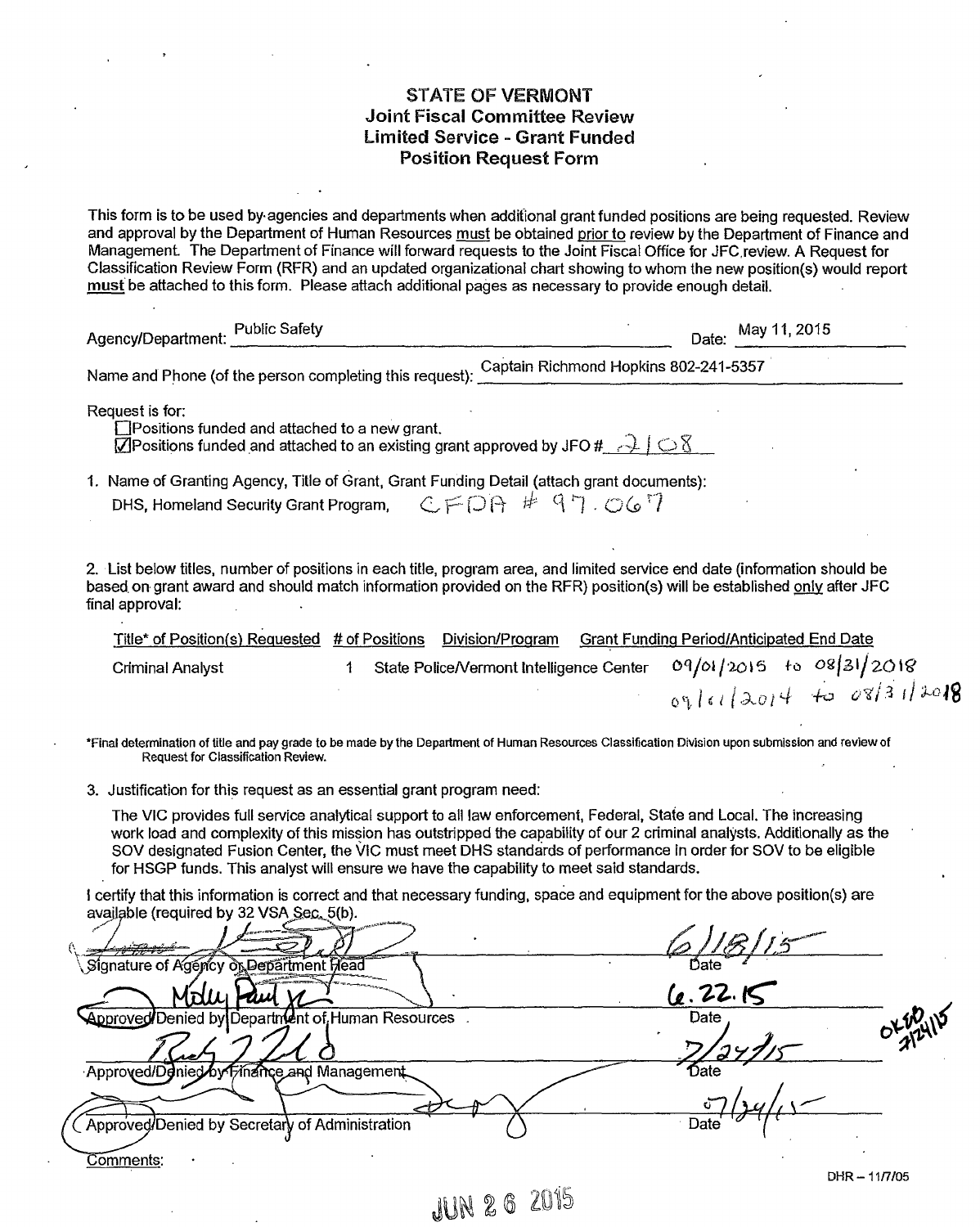Request for Classification Action Position Description Form C Page 1

## **Request for Classification Action New or Vacant Positions EXISTING Job Class/Title ONLY**

## **Position Description Form C/Notice of Action**

**For Department of Personnel Use Only** 

|                                              |                                                                                                               | Date Received (Stamp)                 |
|----------------------------------------------|---------------------------------------------------------------------------------------------------------------|---------------------------------------|
|                                              |                                                                                                               |                                       |
|                                              | Action Taken: 2008 - 2008 - 2008 - 2010 - 2010 - 2010 - 2010 - 2010 - 2010 - 2010 - 2010 - 2010 - 2010 - 2010 |                                       |
|                                              | New Job Title <b>Community of the Community of Title</b>                                                      |                                       |
| Current Class Code <b>Current Class Code</b> |                                                                                                               |                                       |
| Current Pay Grade                            | New Pay Grade                                                                                                 |                                       |
|                                              | Current Mgt Level ___ B/U ___ OT Cat. ____EEO Cat. __ FLSA ___ _                                              |                                       |
|                                              | New Mgt Level _______ B/U ____ OT Cat. ____ EEO Cat. ____ FLSA _____                                          |                                       |
|                                              |                                                                                                               | Effective Date:                       |
| Comments:                                    |                                                                                                               | Date Processed: National Section 2014 |
| Willis Rating/Components:                    | Knowledge & Skills: ______ Mental Demands: ______ Accountability: _____<br>Working Conditions: Total: _____   |                                       |

### **Position Information:**

Incumbent: **Vacant or New Position** 

| $\overline{a}$                                                                                                                                                          |
|-------------------------------------------------------------------------------------------------------------------------------------------------------------------------|
| Position Number: TBD Current Job/Class Title: Criminal Intelligence Analyst                                                                                             |
| Agency/Department/Unit: Public Safety/State Police/VIC GUC: 33112                                                                                                       |
| Pay Group: 33B Work Station: Williston Zip Code: 05495                                                                                                                  |
| Position Type: $\Box$ Permanent $\Box$ Limited Service (end date)                                                                                                       |
| Funding Source: $\Box$ Core $\Box$ Sponsored $\Box$ Partnership. For Partnership positions provide the funding<br>breakdown (% General Fund, % Federal, etc.) 100% HSGP |
| Supervisor's Name, Title and Phone Number: Lieutenant Kevin Lane 802-872-6111                                                                                           |
|                                                                                                                                                                         |

## **Check the type of request (new** or vacant position) and complete the appropriate section.

### $\boxtimes$  New Position(s):

- a. REQUIRED: Allocation requested: Existing Class Code Existing Job/Class Title: Criminal Intelligence Analyst
- b. Position authorized by: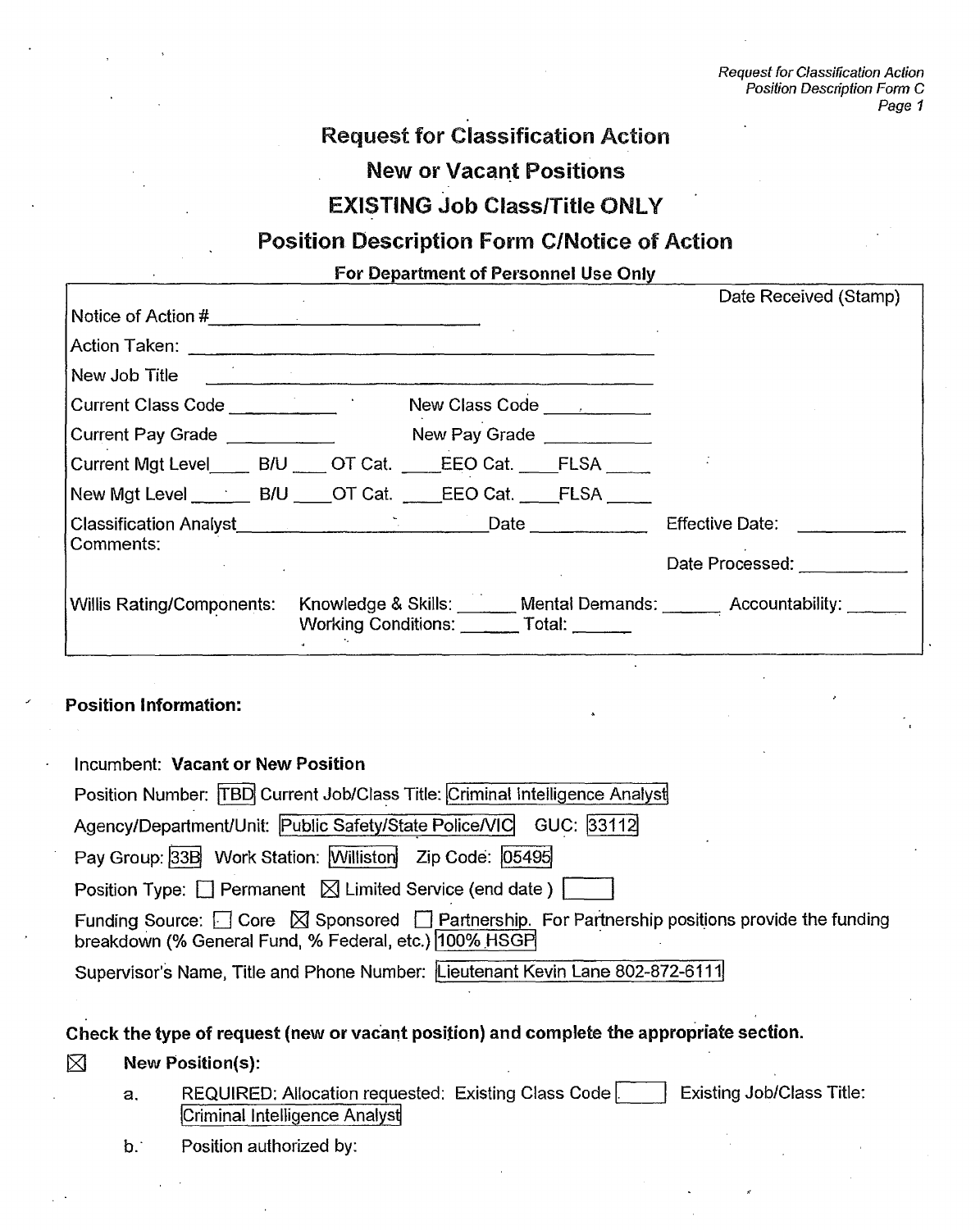⊠ Joint Fiscal Office - JFO # TBD Approval Date: TBD

**Eli** Legislature – Provide statutory citation (e.g. Act XX, Section XXX(x), XXXX session)

 $\Box$  Other (explain) -- Provide statutory citation if appropriate.

### **1 Vacant Position:**

- a. Position Number:
- b. Date position became vacant:
- c. Current Job/Class Code: Current Job/Class Title:
- d. REQUIRED: Requested (existing) Job/Class Code: | | Requested (existing) Job/Class Title:
- e. Are there any other changes to this position; for example: change of supervisor, **GUC,** work station? Yes **D** No **D** If Yes, please provide detailed information:

### **For Al! Requests:**

1. List the anticipated job duties and expectations; include all major job duties: The Vermont Intelligence Center (VIC) gathers and analyzes criminal and terrorism information from all sources and multi-agency partners to produce and disseminate relevant and actionable intelligence to the, Federal, State, County andi Local law enforcement and public and private sectors. The VIC provides multidisciplinary expertise and situational awareness to inform decision making at all levels of government in order to protect Vermon  $r$ esidents and critical infrastructure from all crimes and terrorism.

state, the country, ahd the world. VIC strives to examine all aspects of criminal activity tied to, and found within the State of Vermont. The VI priority will be to positively interact with all law enforcement agencies exchanging intelligence throughout the

The VIC-serves as Vermont's comprehensive criminal intelligence center to assist all law enforcement with criminal and counterterrorism investigations and operations.

The VIC supports:

.70 Local, County and State Law Enforcement Agencies

.1,150 Full Time Sworn Officers

.780 Part-Time Officers

-All Federal Agencies in Vermont

-The public and private sectors of Vermont

What We Do: The VIC provides around the clock service to all Federal, State, local law enforcement, as well as public and private sector entities, to maintain an accurate statewide threat, vulnerability, and risk assessment. The VTIAC also collects and analyzes "all-crimes" information to produce and disseminate intelligence for all law enforcement. Our goal is to identify patterns and indicators of criminal and terrorismrelated activity in the state, to enable successful prevention and enforcement action.

1. Monitor, maintain and train Vermont law enforcement officers in the CrimeNtel database. Monitor and review all entries in the system for accuracy and completeness to ensure that they conform to the Federal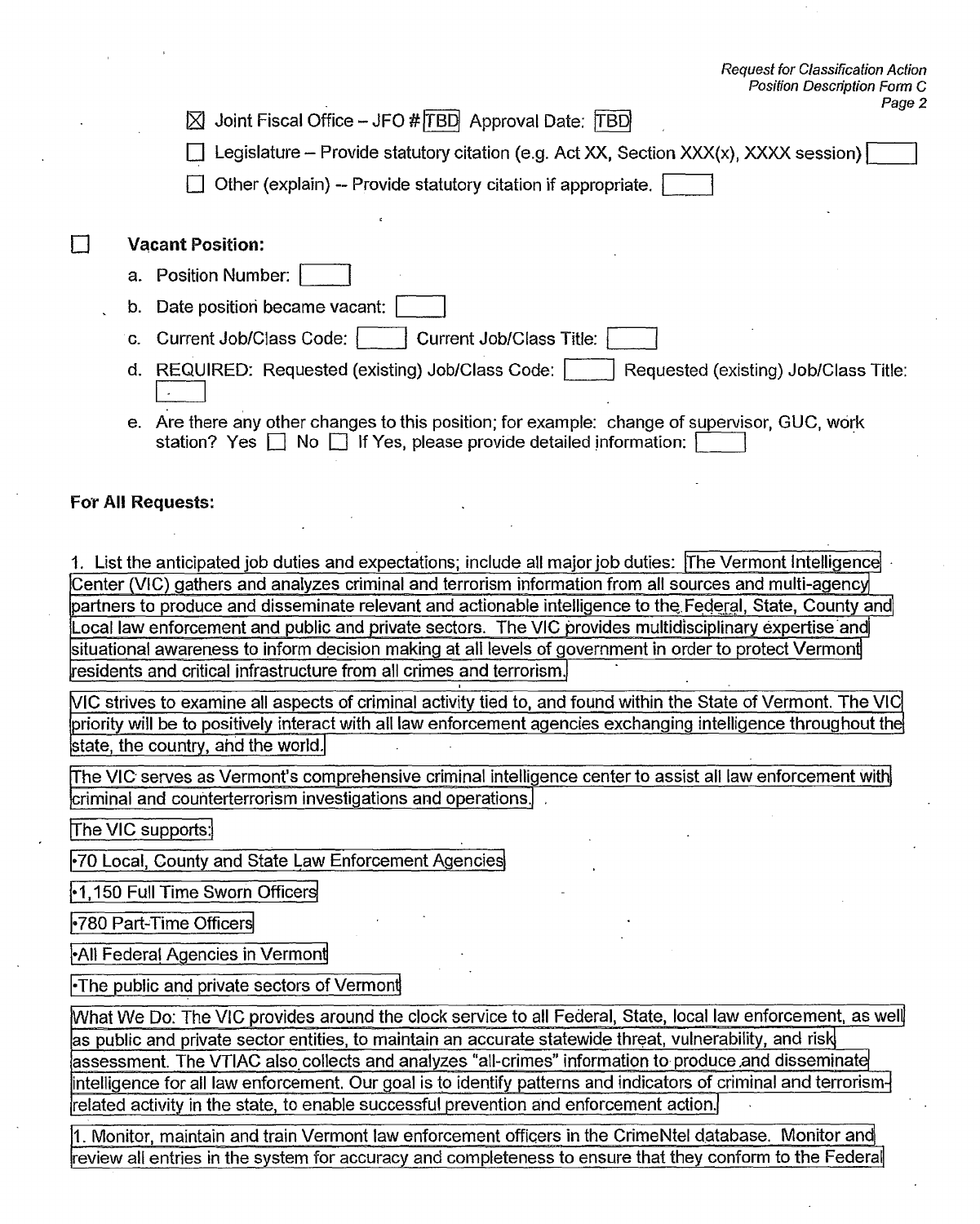Request for Classification Action Position Description Form C Page 3

Statute, 28 Code Federal Regulation Part 23, and provide corrections and updates as needed. With any active investigations that are targeted, monitor and submit subject information to New England High Intensity Drug Trafficking Area (NEHIDTA) to verify that no conflicts exist with other local, state or federal agencies and notify officers if there are conflicts. Train new officers and in service officers in CrimeNtel.

2. Assist law enforcement agencies with missing person investigations. Related tasks include: creating flyers for the public and bulletins for law enforcement on missing persons, consistently speaking with case officers (such as once every seven days or more as needed), and working with Vermont Criminal Information Center (VCIC) to ensure that their records and ours correspond. Monitor.case notes from the Records Management Systems (Spillman & Valcour) to assist the officers and agencies on cases, and to keep these types of cases actively progressing.

3. Produce multiple products for the law enforcement community on a daily basis. Depending upon the crime, products include;

-Request for Information (RFD; this requires that ability to utilize various databases at the same time and determine that all information associated with a subject is provided and that the information is not released to unauthorized ersons. The report is provided as a background to law enforcement to assist them in understanding who their subject is and what kind of activity they are involved in.

-Photo line-ups; this requires the analysis of facial features to ensure that photographs used in each line-up are consistent and does not mislead the witnesses.

-Link charts; these require the ability to analyze reports and determine the connection of all persons involved in a case, and display visually those connections.

-Bulletins; this product requires strong interview and writing skills to be able to get the most relevant information from a case and relay it in a short, concise format to all levels of law enforcement and at times the public.

-Statistical Reports; This requires the ability to analyze various data sets and report them to Command Staff in, written and chart form.

-Phone Toll Analysis; the ability to produce reports based on the analysis of possibly thousands of phone records.

These products are developed by providing the requestor with the most accurate and updated information with the intent to either prevent crimes from occurring or to capture the suspects. These products are produced daily.

4. Prepare written and oral reports summarizing the results of analytical work which will be reviewed by the supervisor of the unit and sent to the requestor.

5. Produce threat and vulnerability assessments as requested for special events and critical infrastructure.

6. Obtain a Secret Clearance and operate in the classified information environment.

7. Conduct intelligence collection on Homeland Security matters.

8. Brief leaders at all levels of Government on criminal and terrorism intelligence.

9. Monitor various open source news outlets and social media for indications of criminal activity that have occurred or may be planned for the future. If any information indicating criminal activity is present, follow up and reach out to the responsible agency to offer assistance and request updates.

 $\vert$ 10. On-Call duty. The analysts at the VTIAC work a rotated schedule for on-call, after hour's duty. This includes being available to the law enforcement community on a 24/7 basis.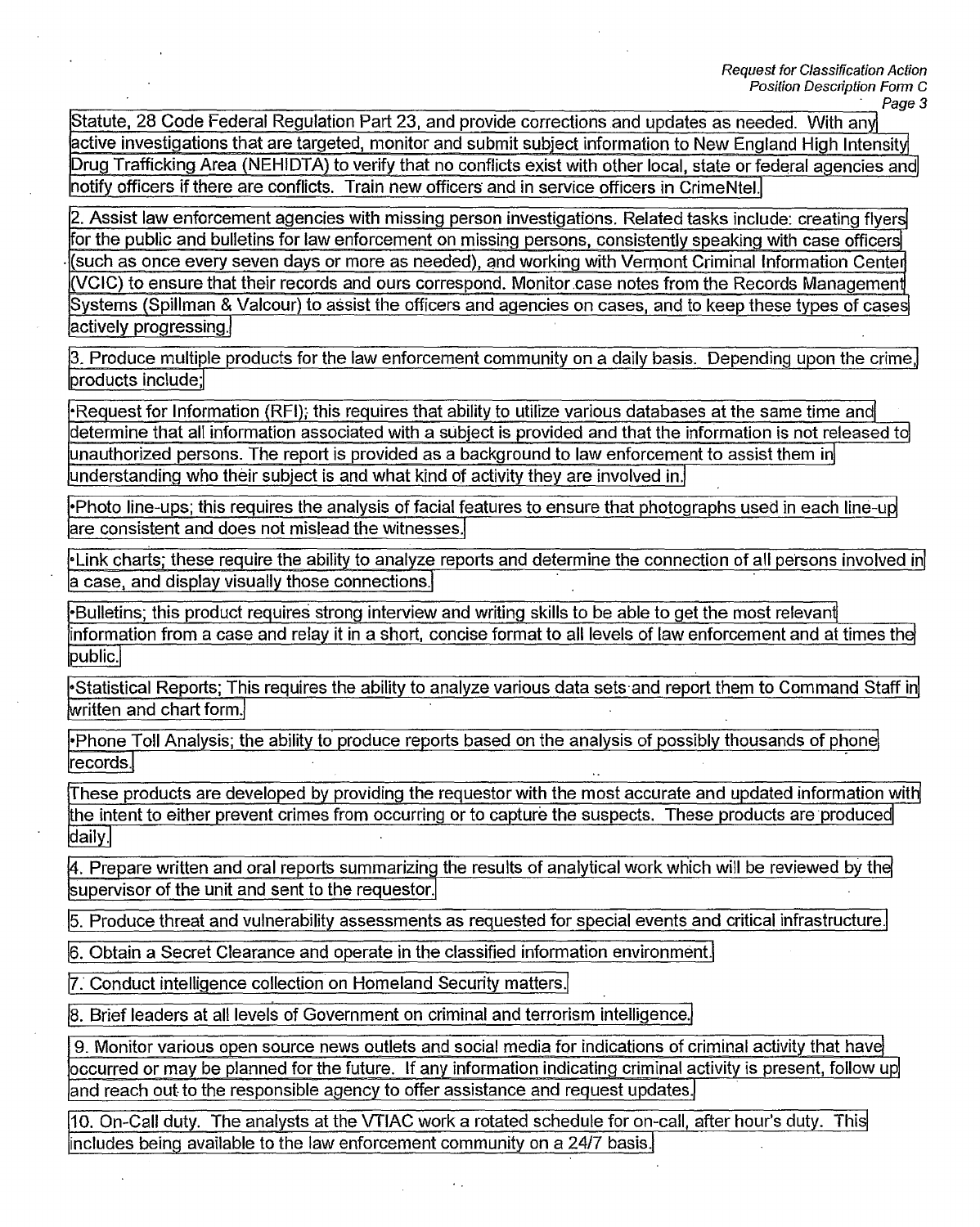11. Operate Analytical Systems. Utilize various software and database programs at the VIC.

-ACCURINT;• A direct connection to over 34 billion current public records, to assist in verifying identities, detect fraud and conduct investigations.

•METCHECK (JusticeXchange); provides law enforcement with real time access to pharmacy logs from across the country in the sales of pseudoephedrine (PSE). This allows for automated checks on suspicious purchases, buying patterns and the ability to place a "watch" on individuals who exceed the legal limits imposed by state law.

National Criminal Information Center (NCIC); ability to run vehicle inquiries as well as criminal record checks

-Telco Solutions (TCSG); this provides contact information for cell phone carriers and subpoena information.

-CrimeReports; this program allows for crime data analysis and crime mapping capabilities.

-TipSoft; this.program is supplied to the public to submit anonymous tips to law enforcement, out unit monitors and evaluates every tip that is reported utilizing this program.

-Homeland Security Information Network (HS1N); this database is provided by the Department of Homeland Security to assist states with the sharing of Criminal and Terrorism related crimes.

-New England State Police Information Network (NESPIN); this program provides the ability to research various crimes and criminal matters in the New England area. It provides various databases, such as Pawnl Shop searches.

-National Missing and Unidentified Persons System (NAMUS); this is a national centralized repository and resource for missing persons and unidentified descendent records.

-License Plate Reader (LPR); this provides the ability to search license plates that have been seen by state plate readers.

-E-Trace; this program is provided by the Bureau of Alcohol, Tobacco, Firearms and Explosives (ATF) and allows the ability to run queries on firearms that have been recovered or stolen.

-VT Courts online; provides court records for individuals that have gone through the Vermont Courts.

-DMV Photo Retrieval; this provides the ability to pull driver license photos for any individual that may have  $|$ committed a crime or is in danger. $\langle$ 

-CrimeNtel; this is the state of Vermont's Intel database and is accessible to any sworn law enforcement officer that has attended the training.

-Financial Crimes Enforcement Network (FINCEN); this is provided by the US Department of the Treasury and allows the ability to pull financial records for subjects under investigation as well as areas to see if there is potential criminal activity is present.

-Law Enforcement Notification System (LENS); this provides recently released subjects that will be in federal probation.

-Law Enforcement On Line (LEO); this program is provided by the Federal Bureau of Investigations (FBI) and, allows the ability to research crimes from around the world as well as submit reports to the Joint Terrorism Task Force (JTTF) in our state. It also provides a secure means of transmitting information to other law enforcement agencies around the world.

12. TipSoft Monitoring. VIC has been tasked with managing the TipSoft program that provides the public with an electronic / anonymous means of submitting a tip about criminal activity. Every tip that is entered is viewed, evaluated and distributed to the responsible agency.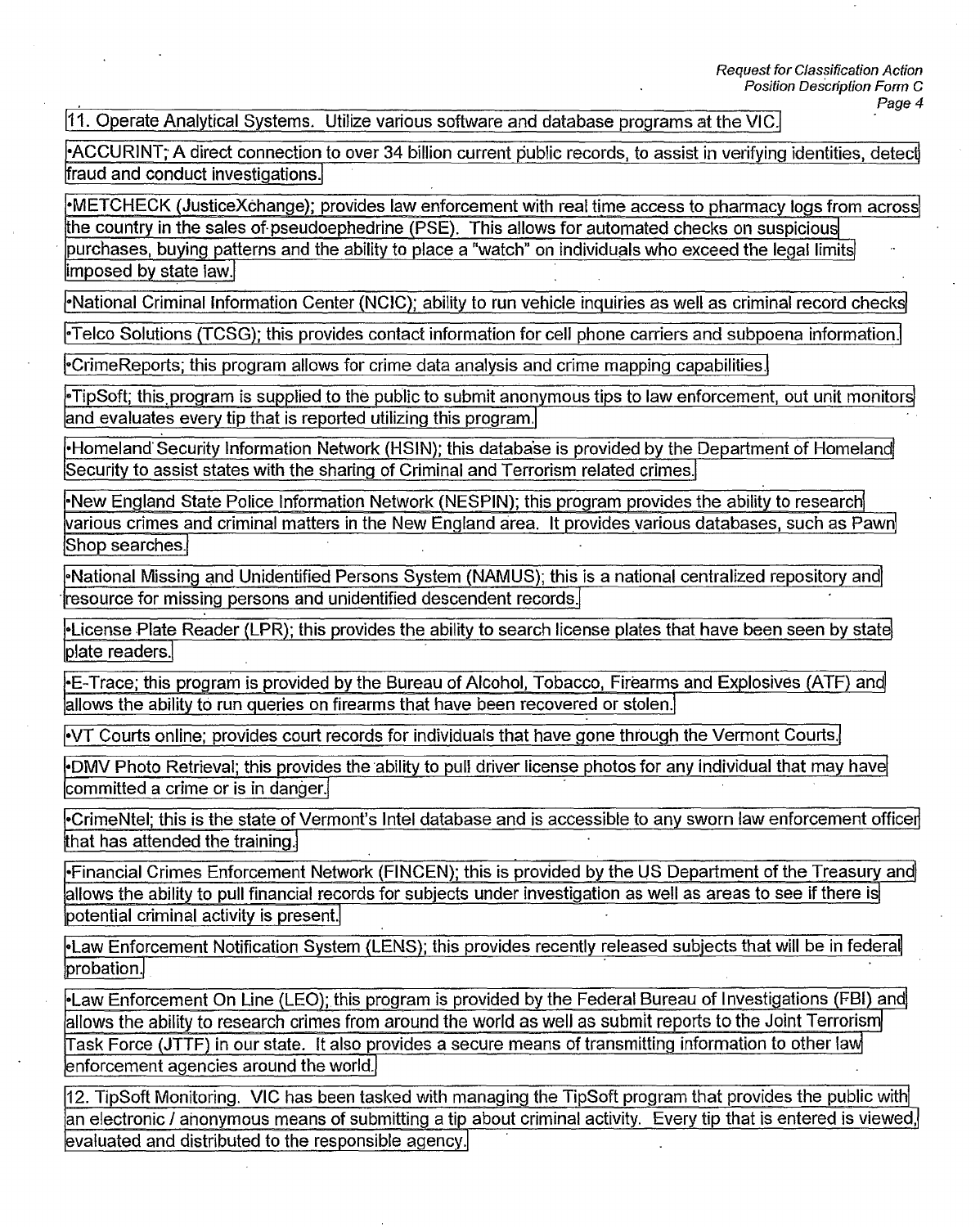2. Provide a brief justification/explanation of this request: The VIC provides full service analystical suport to all law enforcement in Vermont including Federal, state, local and county entities. The existing workload and increasing complexity of the mission has far outstripped the capacity of our 2 criminal analysts. Additionally as the SOV designated Fusion Center, the VIC must meet DHS standards of performance in order for the SOV to be eligible for Homeland Security Grant funds. This analyst will ensure we have the capability to meet those standards. This position is 100% grant funded by HSGP.

3. If the position will be supervisory, please list the names and titles of all classified employees reporting to this position (this information should be identified on the organizational chart as well). N/A

### Personnel Administrator's Section:

4. If the requested class title is part of a job series or career ladder, will the position be recruited at different levels? Yes  $\Box$  No $\boxtimes$ 

5. The name and title of the person who completed this form: Captain Rick Hopkins,

6. Who should be contacted if there are questions about this position (provide name and phone number): Lieutenant Kevin Lane (802)872-6111

7. How many other positions are allocated to the requested class title in the department:

8. Will this change (new position added/change to vacant position) affect other positions within the organization? (For example, will this have an impact on the supervisor's management level designation; will duties be shifted within the unit requiring review of other positions; or are there other issues relevant to the classification process.) No

#### **Attachments:**

 $\boxtimes$  Organizational charts are required and must indicate where the position reports.

 $\Box$  Class specification (optional).

 $\Box$  For new positions, include copies of the language authorizing the position, or any other information that would help us better understand the program, the need for the position, etc.

 $\Box$  Other supporting documentation such as memos regarding department reorganization, or further explanation regarding the need to reallocate a vacancy (if appropriate).

 $c$  / $(r/5)$ 

Personnel Administrator's Signature **(required)\*** Date

Supervisor's Signature **(required)\*** Date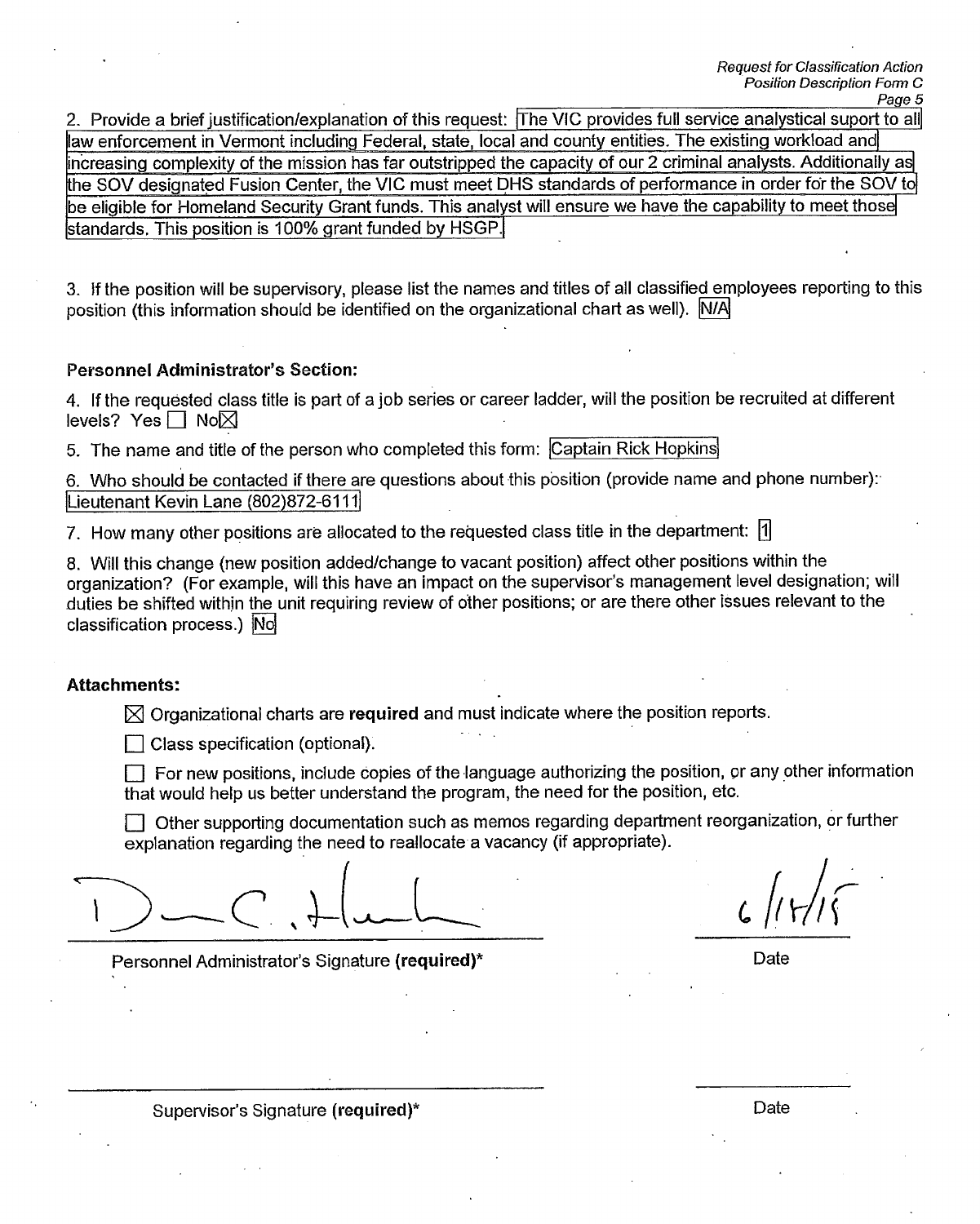Request for Classification Action<br>Position Description Form C<br>Page 6

l o **Date** 

Appointing Authority or Authorized Representative Signature (required)\*

**Exancis X. Aumand III**<br>Deputy Commissioner<br>**VT Department of Public Safety** 

\* Note: Attach additional information or comments if appropriate.